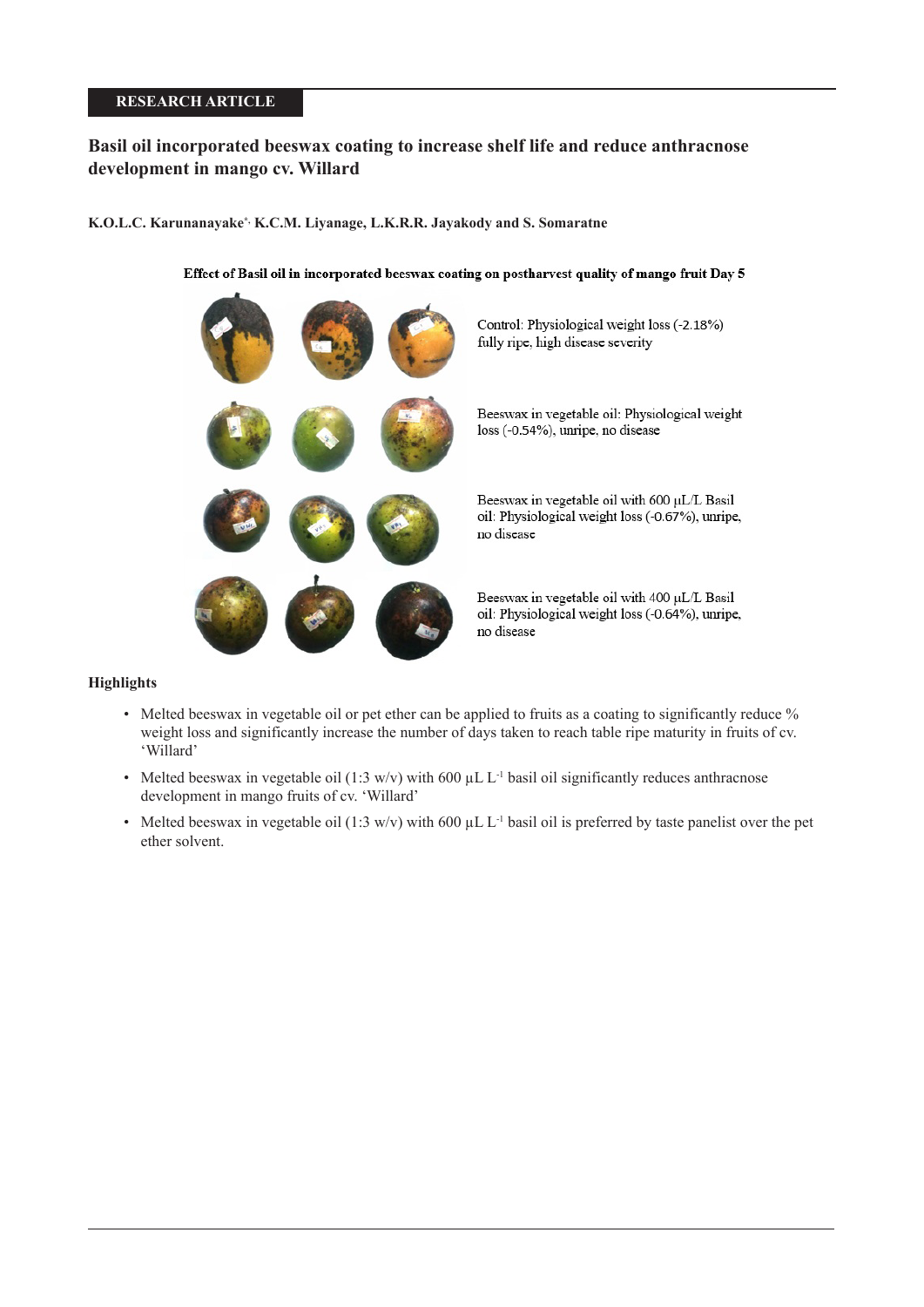# **RESEARCH ARTICLE**

# **Basil oil incorporated beeswax coating to increase shelf life and reduce anthracnose development in mango cv. Willard**

#### **K.O.L.C. Karunanayake\* , K.C.M. Liyanage, L.K.R.R. Jayakody and S. Somaratne**

*Department of Botany, Faculty of Natural Sciences, The Open University of Sri Lanka, Nawala, Nugegoda, Sri Lanka*

*Received: 28/02/2020; Accepted: 06/10/2020*

**Abstract:** Use of biologically safe, essential oil-incorporated fruit coatings to reduce postharvest losses has become an attractive alternative to synthetic fungicides in recent years. Increase in shelf life due to reduced water loss and reduced evaporation of essential oils (EO) within the coating are key advantages of incorporating EOs to fruit coatings. The effect of beeswax as a fruit coating with and without essential oil on the postharvest quality and natural disease development of mango (cv. Willard) was evaluated by conducting a laboratory experiment. Pure Beeswax, dissolved either in vegetable oil (1:3 w/v) or petroleum ether (1:4 w/v), served as the coating material. Basil oil at 400 or 600 µL L<sup>-1</sup> was incorporated to the different coating material. Fruits with no coating and no essential oil served as controls. Eight replicate fruits were used per treatment and three trials were performed. Treated fruits were arranged in a Completely Randomized Design and kept under ambient conditions. Daily observations were made on natural disease development and weight loss. The Total Soluble Solid content and titrable acidity were measured at eating ripe stage and sensory evaluation by a taste panel was also obtained. Data were analyzed using ANOVA with SPSS software version 20.0 package. Results indicated that basil oil in beeswax significantly reduced physiological weight loss, delayed fruit ripening and also delayed and reduced postharvest disease development.

*Keywords:* Basil oil, anthracnose, mango, fruit coating, beeswax.

# **INTRODUCTION**

Due to increasing awareness of the benefits of a balanced diet and healthy eating habits, there is a high consumer demand for fresh fruits and vegetables. Although the production of fresh commodities is high, a large percentage of fresh produce is lost postharvest, due to diseases caused by microorganisms. Except for the 'organic' food products, the remainder are highly polluted with chemical fungicides. Application of synthetic chemicals for prevention of postharvest diseases is at present being misused. The use of essential oils (EO) for the control of disease has become an attractive alternative to synthetic chemicals due to its therapeutic activity and toxicity to fungi, bacteria and insects (Delespaul *et al*., 2000). The oils of herbs such as thyme (*Thymus*), marjoram (*Origanum*) and basil (*Ocimum*) are generally regarded as safe (GRAS) and contain compounds such us cinnamaldehyde, acetaldehyde and eugenol. Use of essential oils for the control of postharvest diseases has been tried out with promising results on fruits such as mandarin, kiwi and rambutan (Arras, 1988; Thanassoulopoulos and Yanna, 1997; Sivakumar *et al*., 2002).

Anthracnose of mango has been effectively controlled by the use of essential oils, ginger and cinnamon (Sefu *et al*., 2015), lemongrass (Duamkhanmane, 2008), basil oil (*Ocimum basillicum*), orange oil (*Citrus sinensis*), lemon oil (*Citrus medica*) and mustard oil (*Brassica juncea*) (Abd-alla and Haggag, 2013). In Sri Lanka, extensive work has been carried out by Abeywickrama and coworkers (Abeywickrama *et al*., 2003; Anthony *et al*., 2004; Anthony *et al*., 2003) on the use of essential oils for the control of postharvest diseases of banana fruit. Treatment with oil of *Ocimum basilicum* controlled crown rot and anthracnose of banana with no detrimental effect on organoleptic properties (Anthony *et al*., 2004) while *Cymbopogon nardus* and *O. basilicum* oils were directly fungitoxic to common postharvest pathogens in banana, *Colletotrichum musae*, *Lasiodiplodia theobromae* and *Fusarium proliferatum* (Anthony *et al*., 2004). Cardamom oil in warm water (45 ˚C), used as a dip treatment *in vivo,* significantly reduced Stem-end rot development in mango cv 'Karuthacolomban' (Kulasinghe *et al*., 2019) and spray and fumigation treatments with basil, clove, cinnamon leaf and cinnamon bark oils effectively controlled SER in mango cv 'Karthacolomban' stored at 12 – 14 ºC (Kodituwakku *et al*., 2020).

However, due to their high volatile nature, the essential oils are more effective when they are incorporated into a coating material and then applied to a fruit. Edible coatings, which slowdown the ripening process, protect the fruit from water loss and spoilage, may be a good way to increase the shelf life of fresh produce (Antunesa *et al*., 2012). More recently, the inclusion of additives such as essential oils and other constituents with antimicrobial or antioxidant properties, into edible coatings to enhance their effectiveness, has been reported and patented (Antunesa *et al*., 2012). Cinnamon oil incorporated to beeswax (BW) has been found to reduce microbial contaminations and increase shelf life of sweet peppers (Yimtoe *et al*., 2014). BW and chitosan as fruit coatings, at different concentrations (0.5%, 1.5% and 2%), were applied on



*\*Corresponding Author's Email:* kokar@ou.ac.lk *https://orcid.org/0000-0003-0657-9888*

 This article is published under the Creative Commons Attribution License (https://creativecommons.org/licenses/by/4.0/), which permits unrestricted use, distribution, and reproduction in any medium, provided the original work is properly cited.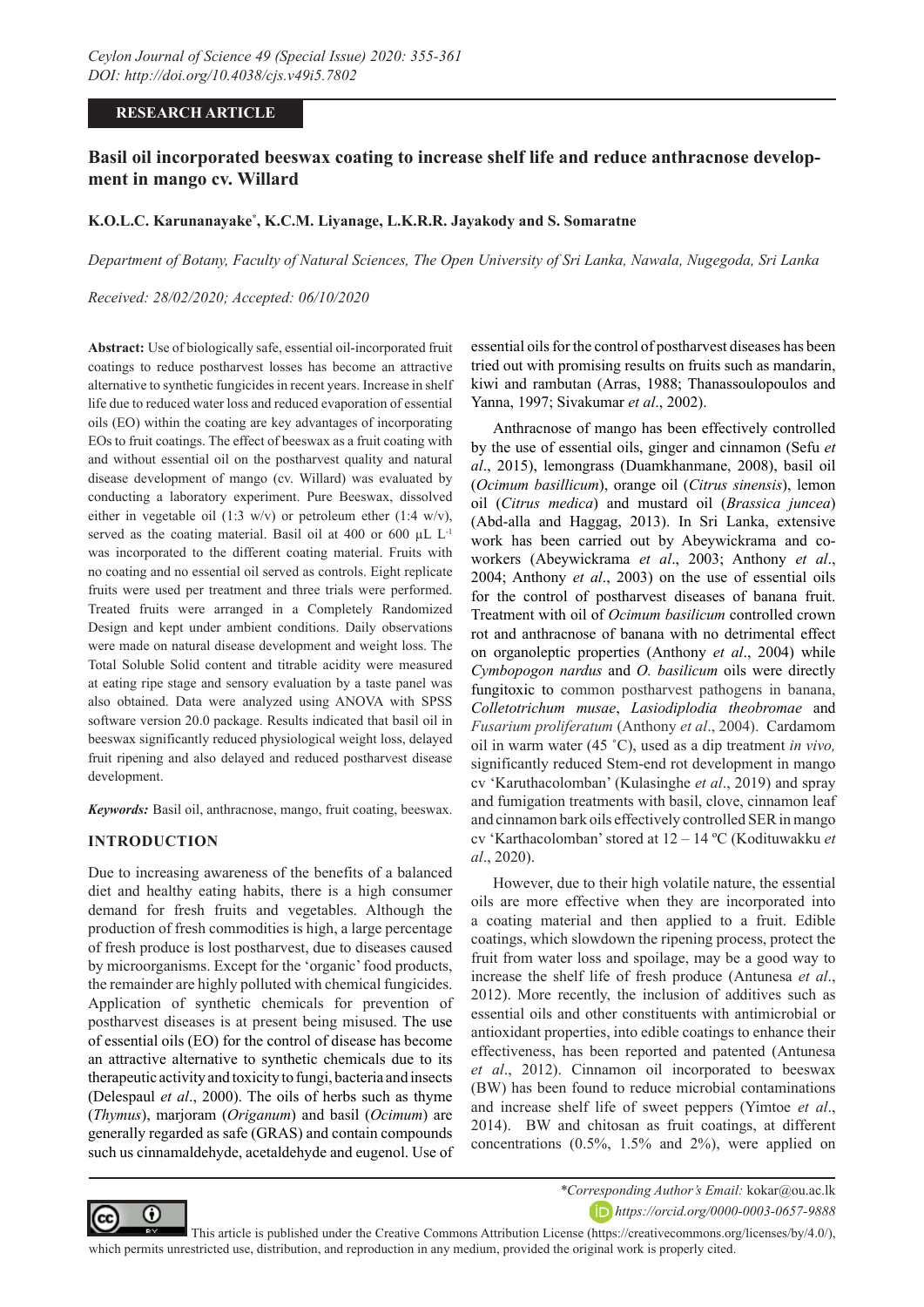The present research was conducted to investigate the effect of basil oil-enriched beeswax coating material in controlling anthracnose disease caused by *Colletotrichum*  spp. and also evaluate its effect on ripening and physicochemical, organoleptic parameters of the fruit. Anthracnose is one of the most important and widely distributed diseases of mango cv. Willard (Karunanayake *et al*., 2013).

# **MATERIALS AND METHODS**

# **Essential oil**

Pure-grade essential oil of basil (*Ocimum basilicum*) was obtained from Herbal Exotics, Pugoda, Sri Lanka.

# **Fruits**

Mature, unblemish-free mango fruits of cv. 'Willard' at harvesting maturity were obtained from Anuradhapura (8.3114˚ N, 80.4037˚ E) (North Central Province) within 24 h of harvest. The fruits were transported to the Department of Botany Research Laboratory in The Open University of Sri Lanka, washed in tap water and allowed to dry under ambient conditions. Healthy, unripe fruits of uniform maturity were used in experiments.

#### **Preparation of bio-safe coatings**

Beeswax (Beeswax pure for histology, 24031-0247368- 8012-89-3, SRL) was melted at 65  $\degree$ C in a water bath as double boiled. Beeswax (BW) in vegetable oil (1:3 w/v) and BW in pet ether  $(1:4 \text{ w/v})$  were prepared with slight modifications to the method described by Mladenoska (2012).

#### **Preparation of essential oil mix with coating**

Basil oil and the suitable concentration were selected based on preliminary trials by Kulasinghe (2016). Although a higher concentration of the EO was necessary to retard the growth of *C. gloeosporioides in vitro*, a lower concentration (600  $\mu$ L L<sup>-1</sup>) of EO was sufficient to retard disease development when incorporated as an emulsion with a coating material as identified in preliminary trials. One litre of each coating material was prepared by mixing coating material and essential oil as follows: BW with pet ether 1:4 without basil oil, BW with pet ether  $1:4 + 600$  $\mu$ L L<sup>-1</sup> basil oil, BW with pet ether 1:4 + 400  $\mu$ L L<sup>-1</sup> basil oil, BW with vegetable oil 1:3 without basil oil, BW with vegetable oil 1:3+ 600 µL L-1 basil oil, BW with vegetable oil 1:3 +400 µL L-1 basil oil and untreated control dipped in distilled water alone.

# **Effect of the** *in vivo* **essential oil treatments on physiological weight loss (%)**

Weight loss was determined by weighing of fruits daily for 5 days using a digital balance (Radwag, PS6000.R2). The average weight of all fruits in each treatment was taken and

at the end of the experiment % weight loss was calculated by the formula of Gerefa *et al*. (2015),

Physiological weight loss

 $=$  Initial weight of fruits- Final weight of fruits  $X$  100

Initial weight of fruits

# **Effect of** *in vivo* **treatment on disease incidence and severity**

The number of fruits showing any visual sign of disease out of the eight replicates was recorded on a daily basis. The number of fruits with symptoms of disease served as the disease incidence and this was presented as a percentage. Anthracnose severity was determined visually for each fruit subjected to different treatments based on the digital image scale (Corkidi *et al*., 2006). The disease severity was recorded daily as a percentage and the average value was determined per day per treatment.

# **Effect of treatments on physicochemical properties**

# *Pulp pH*

Four (4) fruits of mango, at table ripe stage, were selected from each treatment and fruit pulp was made into juice without adding water. Pulp pH was measured using a calibrated digital pH meter (IQ150 Spectrum Technologies Inc.).

#### *Flesh firmness*

Flesh firmness was determined in mango fruit (4 replicate fruits) at table ripe stage using a hand-held penetrometer (Model FT 40 Wagner instruments Greenwich CT).

#### *Total Soluble Solids (°Brix)*

To determine the total soluble solids content (TSS), four mango fruits at table ripe stage from each treatment were selected and fruit pulp was made into juice without adding water. The Brix value of the pulp of each treatment was recorded using a portable refractometer (WZ113- Zhejiang top instruments Co Ltd, Brix/ATC  $0 \sim 32\%$ ) of 0-32 Brix range at RT ( $25 \pm 2$  °C) and expressed as °Brix (Samane *et al*., 2012).

#### **Effect of treatments on fruit ripening**

Mango fruits cv. 'Willard', which changed their peel colour from green-red to yellow-red, were considered to have reached table ripe stage of maturity. The number of fruits that have undergone the desired colour change were noted daily from day 1 to 5 after treatment. The average number of ripe fruits per day for each treatment was recorded.

# **Effect of treatments on sensory properties – Taste panel**

A panel of untrained 27 adults (aged above 21 years), comprising both male and female, was randomly selected for sensory evaluation. A five-point hedonic scale, described by Larmond (1977) was used where  $5 = \text{very high}, 4 = \text{high},$  $3 =$  moderate,  $2 =$  low and  $1 =$  very low. The samples were served in identical plates. The organoleptic properties of interest were: color (both peel and flesh color), appearance,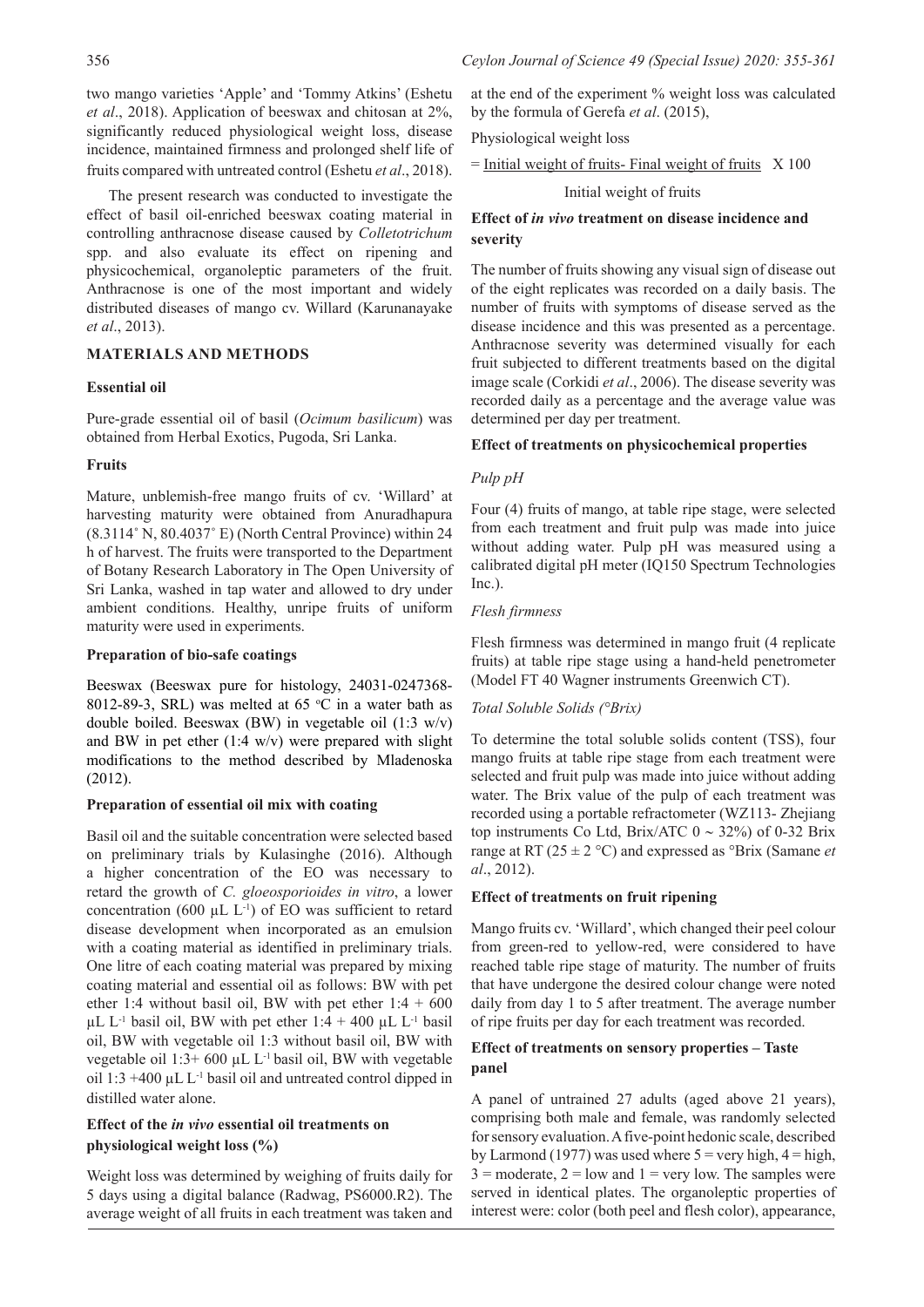texture, odor and taste (Umuhozariho *et al*., 2013).

## **Statistical analysis**

Eight replicate fruits were used per treatment and all experiments were performed thrice. Both treated and control fruits were arranged in a completely randomized design (CRD) and kept on laboratory tables in clean plastic trays under ambient conditions for 5 days after treatment. Data were analyzed as a factorial ANOVA using the statistical package, IBM SPSS version 20.0. After applying the Least Significant Difference (LSD) test, differences of  $P \leq 0.05$  were considered as significant. For sensory evaluation data, Principal Component Analysis (PCA) and cluster analysis were used to identify the preferences of the panelists for the samples.

# **RESULTS AND DISCUSSION**

#### **Physiological weight loss**

Physiological weight loss was determined in treated and control fruits from day 1 to day 5 after treatment. The physiological weight loss was significantly higher in the control fruits which had no coating material or EO treatment on all days considered as opposed to the fruits receiving treatments (Figure 1). Physiological weight loss among treatments (except the control) were not significantly different (Figure 1). Either BW coating in pet ether or vegetable oil or the same coatings incorporated with EO had significantly lesser weight loss when compared with the control. Mladenoska (2012), Foo (2019) and Yimtoe *et al*. (2014) also reported that beeswax when applied as a fruit coating significantly reduced the weight loss of fruits.

### **Disease incidence and severity**

The disease incidence and severity were determined in controls and fruits treated with essential oil incorporated coating material from day 1 to 5 after treatment. Anthracnose symptoms were visible in fruits following 3 days of incubation (Table 1a).

The highest disease incidence and severity were seen in control fruits, on days 4 and 5, this was followed by fruits which received only the coating treatment, either beeswax in vegetable oil or beeswax in pet ether; the fruits which received basil oil incorporated coating had the lowest disease incidence and severity (Table 1a, b). Of the two basil oil treatments, the lowest disease incidence and severity were seen in the higher  $(600 \mu L L^{-1})$  basil oil treatment. Control fruits had significantly higher disease severity compared to all other treated fruits. By the day 5, an average of 50% disease severity was observed in the control fruits whereas all treated fruits had less than 10% disease severity (Table 1b). Similarly, Yimtoe *et al*. (2014) reported that application of cinnamon oil incorporated beeswax on sweet peppers reduced microbial development and also reduced weight loss when compared with uncoated controls.

The lowered disease incidence and severity in fruits that received basil oil incorporated coating, could be due to the antimicrobial activity found in several components of basil oil. The antimicrobial activity of basil against various microbes has been reported in previous studies (Bozin *et al*., 2006; Sokovic and Griensven, 2006) and many scientists have linked the antimicrobial effects of basil to the higher level of linalool which is the main component of the oil (Juliani and Simon, 2002).



**Figure 1:** Physiological weight loss (%) in control fruits and fruits coated with varying beeswax coatings from day 1 to 5 after treatment, C- control, PE- beeswax dissolved in Pet ether, PEBOH- beeswax in pet ether with 600 µL L-1 basil oil, PEBOL- beeswax in pet ether with 400 µL L<sup>-1</sup> basil oil, VO- beeswax dissolved in vegetable oil, VOBOH- beeswax in vegetable oil with 600 µL L<sup>-1</sup> basil oil, VOBOL- beeswax in vegetable oil with 400 µL L-1 basil oil. Error bars at 95% confidence interval.

#### **Physicochemical properties**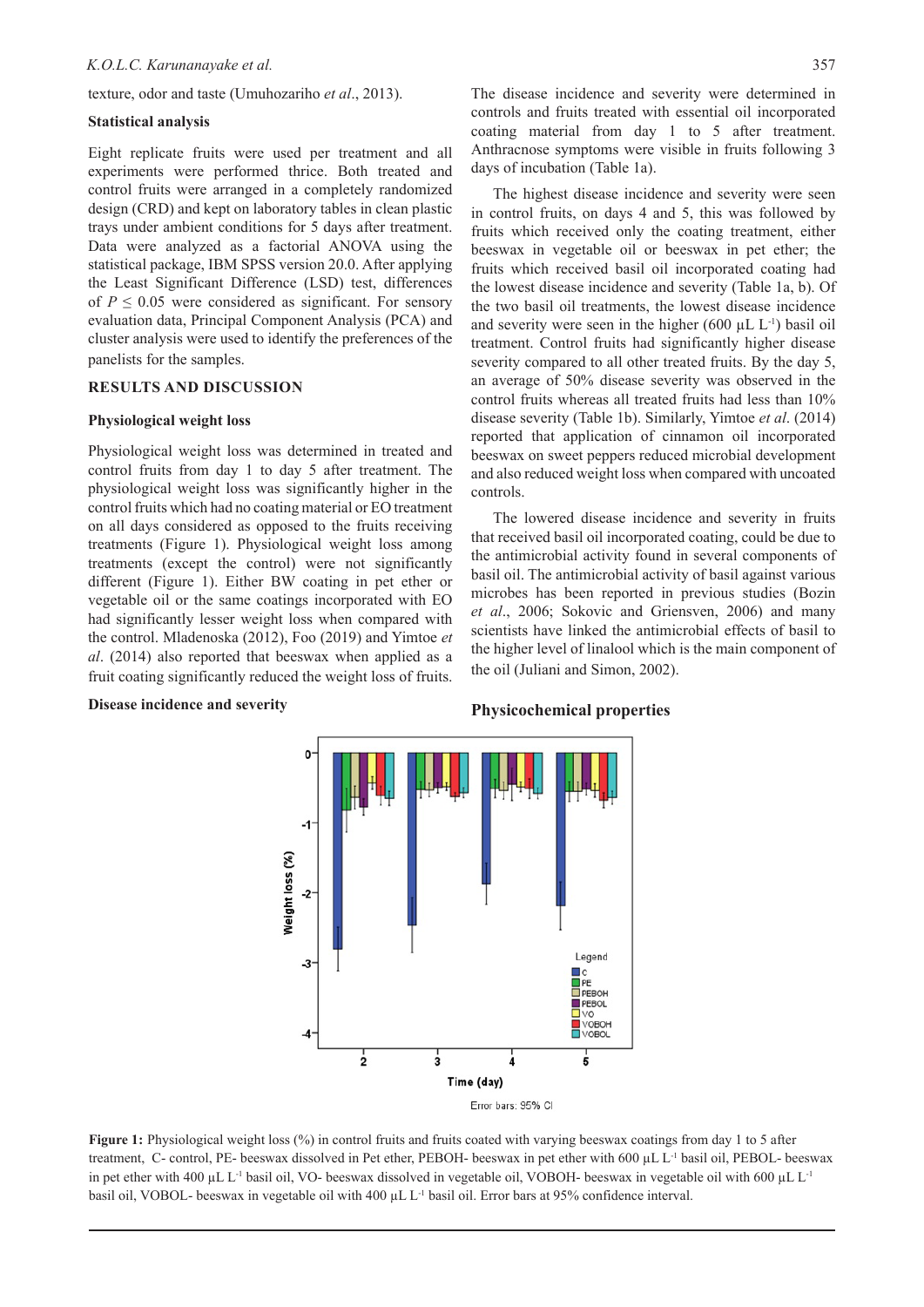Table 1: Average number of fruits showing disease symptoms expressed as a % (a), and the severity of the disease % (b), in the control fruits and fruits coated with beeswax either with or without EO.

| (a) Disease incidence    |                           |       |       | (b) Disease severity |                          |         |         |                   |
|--------------------------|---------------------------|-------|-------|----------------------|--------------------------|---------|---------|-------------------|
| <b>Treatment</b><br>code | Disease incidence $(\% )$ |       |       | <b>Treatment</b>     | Disease severity $(\% )$ |         |         | status of disease |
|                          | Day 3                     | Day 4 | Day 5 | code                 | Day 3                    | Day 4   | Day 5   | severity          |
| *Control                 | 50                        | 75    | 75    | $\mathcal{C}$        | $6-9$                    | $10-49$ | $10-49$ | Severe            |
| PE                       | 50                        | 50    | 50    | PE                   | $1 - 5$                  | $6-9$   | $6-9$   | Moderate          |
| <b>PEBOH</b>             | 25                        | 37.5  | 37.5  | <b>PEBOH</b>         | $0 - 1$                  | $0 - 1$ | $0 - 1$ | No disease        |
| <b>PEBOL</b>             | 37.5                      | 37.5  | 50    | PEBOL                | $0 - 1$                  | $0-1$   | $1 - 5$ | Slight            |
| VO                       | 50                        | 50    | 50    | VO                   | $0 - 1$                  | $1 - 5$ | $1 - 5$ | Slight            |
| <b>VOBOH</b>             | 37.5                      | 37.5  | 37.5  | <b>VOBOH</b>         | $0 - 1$                  | $0 - 1$ | $0 - 1$ | No disease        |
| <b>VOBOL</b>             | 62.5                      | 62.5  | 62.5  | <b>VOBOL</b>         | $0 - 1$                  | $0 - 1$ | $0 - 1$ | No disease        |

\*C - control, PE- beeswax dissolved in Pet ether, PEBOH- beeswax in pet ether with 600 µL L-1 basil oil, PEBOL- beeswax in pet ether with 400 µL L-1 basil oil, VO - beeswax dissolved in vegetable oil, VOBOH- beeswax in vegetable oil with 600 µL L-1 basil oil, VOBOL- beeswax in vegetable oil with 400 µL L-1 basil oil.

#### *Pulp pH, flesh firmness and total soluble solids content*

Ripe mango has a slightly acidic pH value range of 5.8-6.0. pH value in all treated and control fruits was within this range. Islam *et al*. (2013) also reported similar values for pulp pH in mango fruit. There was no significant difference in pulp pH between treated and control fruits (Table 2). Therefore, the coating material and the EO treatment did not affect the pH of fruits. Flesh firmness was not affected by treatments (Table 2). All treated and control fruits had flesh firmness ranging from 1.48 to 1.8 and there was no significant difference between treatments.

Total soluble solids in all treated and control fruits were in an acceptable range at table ripe stage. Control fruits had the highest TSS compared to the others (Table 2). The TSS, in fruits receiving different treatments, was not significantly different, however, the TSS in control fruits was significantly higher. Foo *et al.* (2019) also reported a lower breakdown in soluble solids in beeswax coated fruits. Since all treated fruits received a beeswax coating, this could be the reason for the lower TSS. Brix value for sugar content is given as 4% for poor, 6% for average, 10% for good and 14% for excellent in mango fruit (Harrill, 1998). The control fruits accordingly can receive excellent grading. However, all treated fruits are also in the 'good' category. Abeywickrama *et al*. (2009) also reported that no significant effects on physicochemical parameters, titrable acidity, pH, TSS and pulp firmness were visible in banana fruit treated with basil oil.

# **Effect of treatments on ripening**

The number of days taken to reach table-ripe stage of maturity increased significantly in treated fruits receiving beeswax coating alone or with EO when compared with control fruits. Ripening commenced after 3 days in control fruits (37 %) while ripening was seen to commence only 4 days after treatment in the fruits which received coating treatments (Table 3). By the day 5, 100% of control fruits were ripe while only 25% of treated fruits were in

ripe stage. Foo *et al*. (2019) also report that senescence, weight loss and breakdown of soluble solids in the fruit were slowed down by beeswax coatings. Yimtoe *et al*. (2014) reported that cinnamon oil incorporated beeswax coatings increased shelf life while maintaining quality of sweet pepper under ambient and cold storage conditions. Generally, edible coatings are known to create a modified atmosphere and reduce weight loss, metabolic activities and protect the commodity from microbial attack during transport and storage (Tripathi and Dubey, 2004).

# **Effect of the treatments on sensory properties - Taste Panel**

According to the results of the taste panel, the control (No wax, no oil) fruits were the most preferred (Figure 2) and the second most acceptable were the fruits coated with beeswax in vegetable oil with  $600 \mu L L^{-1}$  basil oil (Figure 2). All the other treatments were not rated favourably by the panelists. Abeywickrama *et al*. (2009) also report that in banana treated with basil oil the most preferred by the panelists was the control.

#### **CONCLUSIONS**

Beeswax treatment significantly reduces weight loss, disease incidence, disease severity and significantly increases the number of days taken to reach table ripe stage of maturity in mango fruits of cv. 'Willard'. Incorporating basil oil at  $600\mu L$  L<sup>-1</sup> to beeswax coating was the most effective to control anthracnose and  $600 \mu L L^{-1}$  beeswax in vegetable oil was also the most preferred by the taste panelists second only to the control. However, the method used to dissolve the beeswax needs to be considered. The pet ether solvent was not favourable to taste panelists while the vegetable oil solvent was preferred. The physicochemical properties except TSS were not affected by the treatment, however, there appears to be a slight effect on the organoleptic properties of the fruit as the control was the most preferred by the taste panelists.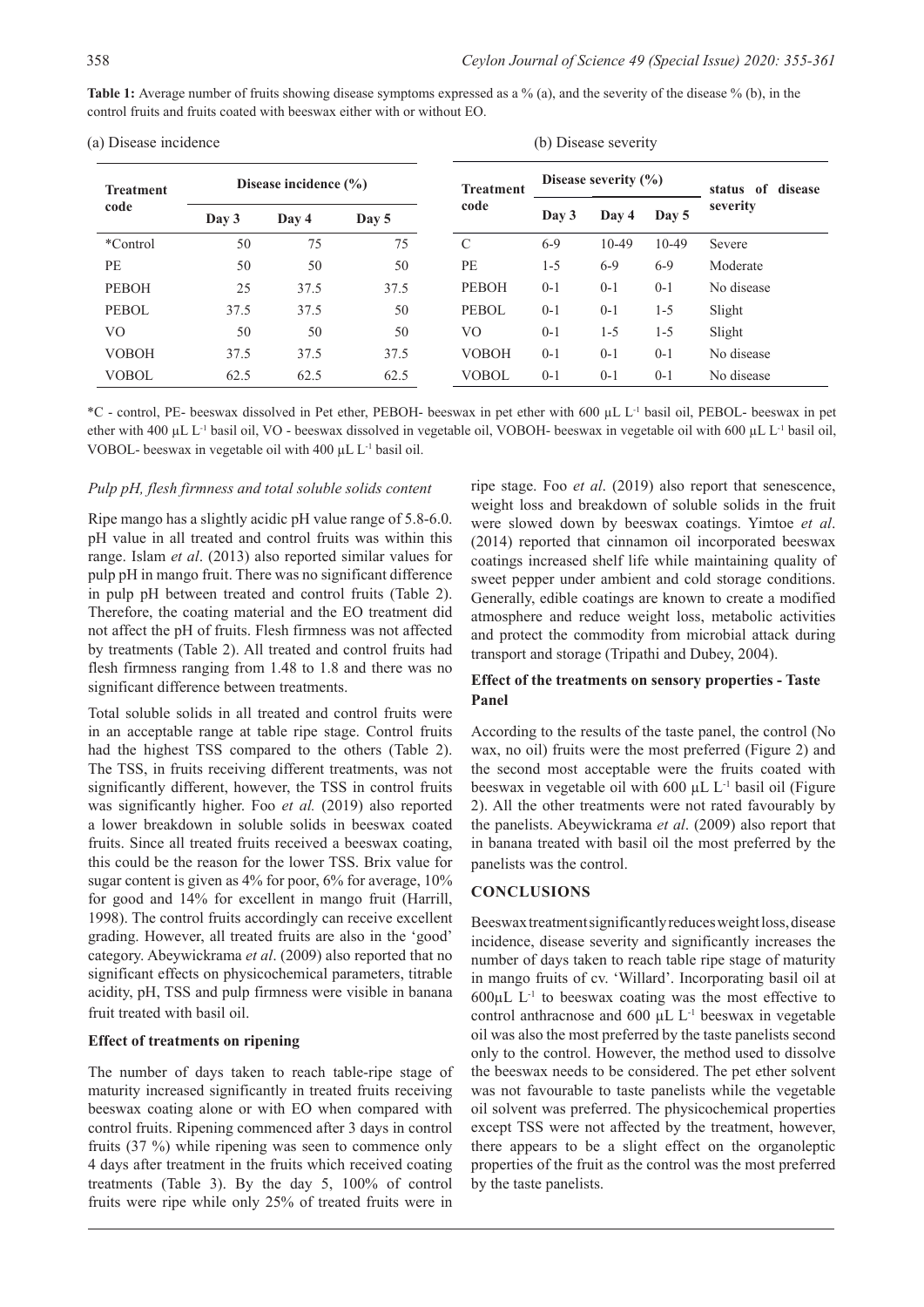**Table 2:** Physicochemical parameters in the control fruits and fruits coated with beeswax, with or without EO treatment at table ripe stage of maturity. Table gives, mean value +or- standard deviation

| <b>Physicochemical parameter</b>                  |                 |                 |                  |  |  |  |  |  |
|---------------------------------------------------|-----------------|-----------------|------------------|--|--|--|--|--|
| <b>Treatment Code</b>                             | pH              | <b>Firmness</b> | <b>TSS</b>       |  |  |  |  |  |
| Control                                           | $5.04 \pm 0.08$ | $1.39 \pm 0.11$ | $12.86 \pm 0.96$ |  |  |  |  |  |
| Beeswax in pet ether                              | $4.80 \pm 0.20$ | $1.85 \pm 0.25$ | $11.00 \pm 1.00$ |  |  |  |  |  |
| Beeswax in pet ether $600 \mu L L^{-1}$ basil oil | $4.75 \pm 0.05$ | $1.60 \pm 0.20$ | $11.00 \pm 3.00$ |  |  |  |  |  |
| Beeswax in pet ether $400\mu L L^{-1}$ basil oil  | $4.85 \pm 0.05$ | $1.45 \pm 0.85$ | $11.00 \pm 1.00$ |  |  |  |  |  |
| Beeswax in veg oil                                | $4.90 \pm 0.00$ | $1.90 \pm 0.00$ | $8.00 \pm 0.00$  |  |  |  |  |  |
| Beeswax in veg oil $600 \mu L L^{-1}$ basil oil   | $4.70 \pm 0.00$ | $1.90 \pm 0.00$ | $11.00 \pm 0.00$ |  |  |  |  |  |
| Beeswax in veg oil $400 \mu L L^{-1}$ basil oil   | $4.60 \pm 0.00$ | $1.80 \pm 0.00$ | $10.00 \pm 0.00$ |  |  |  |  |  |

**Table 3:** The percentage (%) of fruits to reach table ripe stage of maturity from days 3 to 5 after treatment

| <b>Treatment Code</b>                             | D av $3\%$ | Day 4 $\%$ | Day 5 $%$ |
|---------------------------------------------------|------------|------------|-----------|
| Control                                           | 37.50      | 62.50      | 100       |
| Beeswax in pet ether                              | 0          | 25         | 25        |
| Beeswax in pet ether $600 \mu L L^{-1}$ basil oil | $\theta$   | 25         | 25        |
| Beeswax in pet ether $400 \mu L L^{-1}$ basil oil | $\Omega$   | 25         | 25        |
| Beeswax in veg oil                                | 0          | 12.50      | 12.50     |
| Beeswax in veg oil 600µL/L basil oil              | 0          | 25         | 25        |
| Beeswax in veg oil 400µL/L basil oil              | 0          | 25         | 25        |

**Figure 2:** Radar plot representation of the taste panel results.: Control- no coating or EO, PE – Bees wax in Pet ether, PEBOh– Bees wax in Pet ether: 600 µL L<sup>-1</sup> Basil oil, PEBOl – Bees wax in Pet ether: 400 µL L<sup>-1</sup> Basil oil, VO – Bees wax in Vegetable oil, VOBOh – Bees wax in Vegetable oil: 600 µL L<sup>-1</sup> Basil oil, VOBOl– Bees wax in Vegetable oil: 400 µL L<sup>-1</sup> Basil oil.

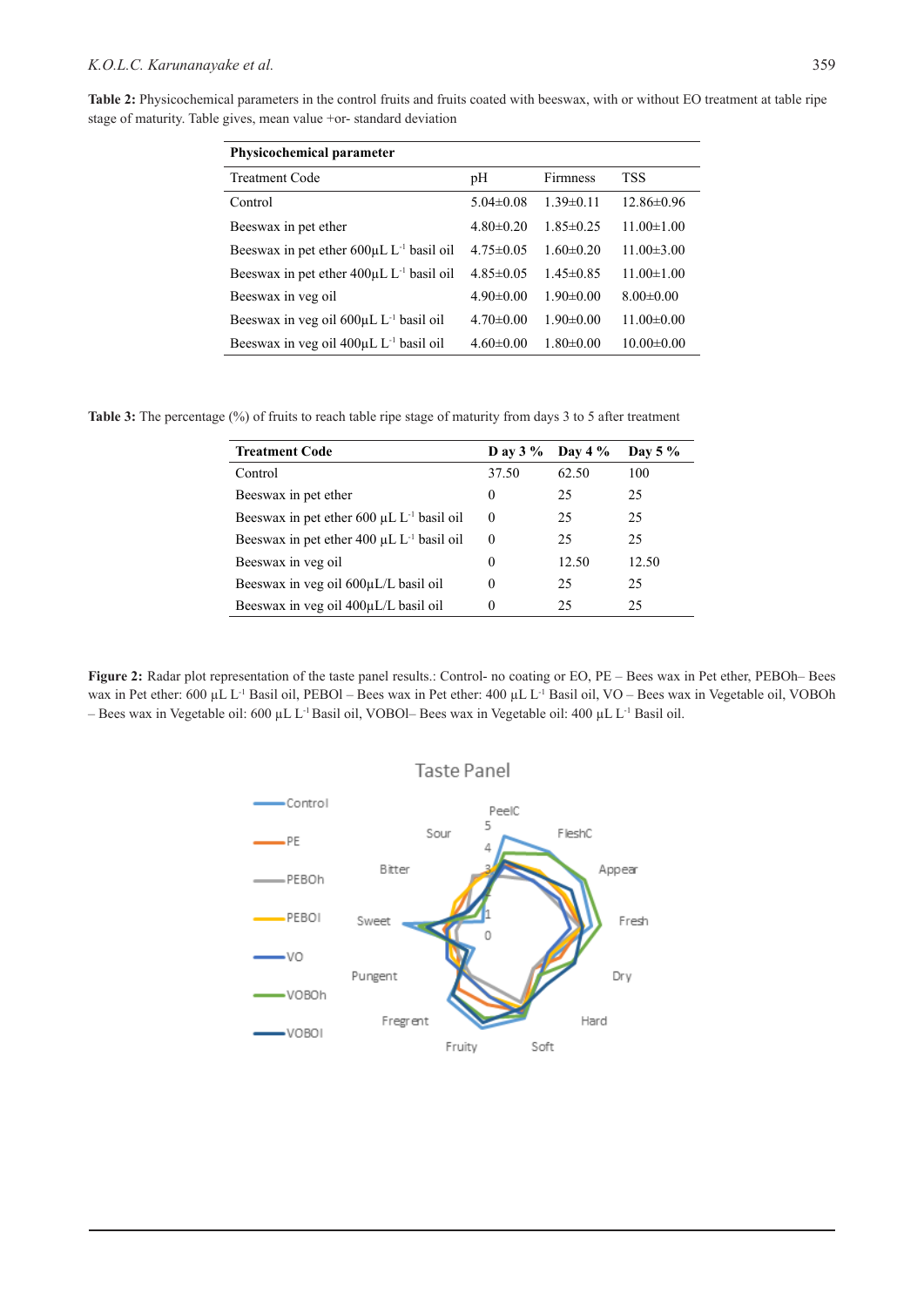# **ACKNOWLEDGEMENTS**

This research was supported by funds received through the Faculty research grant, Faculty of Natural Sciences, OUSL 2017-18.

#### **DECLARATION OF CONFLICT OF INTEREST**

The authors declare no conflict of interest.

# **REFERENCES**

- Abd-alla, M.A. and Haggag, W.M. (2013). Use of some essential oils as postharvest botanical fungicides in the management of anthracnose disease of mango fruits caused by *Colletotrichum gloeosporioides*. *International Journal of Agriculture and Forestry* **3**(1): 1-6.
- Abeywickrama, K., Anthony, S. and Watawala, R. (2003). Fumigant action of selected essential oils against banana fruit pathogens. *Journal of the National Science Foundation of Sri Lanka* **31**(3-4): 427-429. http://doi. org/10.4038/jnsfsr.v31i3-4.2469
- Abeywickrama, K., Wijerathna, C., Herath, H. and Sarananada, K.H. (2009). An integrated treatment of basil oil (*Ocimum basilicum*) and alum with modified atmosphere to control crown rot disease in 'embul' banana. *Tropical Agricultural Research & Extension* **12**(1): 23-30.
- Adriana, C. G., Custódia, M.L.G., Maria, L.F., Maria, G.C.M. and Antunes, M.D.C. (2015). The effect of alginate-based edible coatings enriched with essential oils constituents on *Arbutus unedo* L. fresh fruit storage. *Postharvest Biology and Technology* **100**: 226-233.
- Anthony, S., Abeywickrama, K. and S.W. Wijeratnam (2003). The effect of spraying essential oils of *Cymbopogon nardus*, *Cymbopogon flexuosus* and *Ocimum basilicum* on postharvest diseases and storage life of 'Embul' banana. *The Journal of Horticultural Science and Biotechnology* **78**(6): 780-785
- Anthony, S., Abeywickrama, K., Dayananda, R., Wijeratnam, S.W. and Arambewela, L. (2004). Fungal pathogens associated with banana fruit in Sri Lanka and their treatment with essential oils. *Mycopathologia*  **157**(1): 91-97.
- Antunesa, M.D., Gagoa, C.M., Cavacob, A.M. and Miguela, M.G. (2012). Edible coatings enriched with essential oils and their compounds for fresh and fresh-cut fruit. *Recent Patents on Food, Nutrition & Agriculture* **4**: 114-122.
- Arras, G. (1988). Antimicrobial activity of various essential oils and their isolates for blue mold decay control in *Citrus reticulata. Journal of Food Science and Technology* **14**: 14-16.
- Bill, M., Sivakumar, D., Korstein, L. and Thompson, K.A. (2014). The efficacy of combined application of edible coatings and thyme oil in inducing resistance components in avocado (*Persea americana* Mill.) against anthracnose during postharvest storage. *Crop Protection* **64**: 1-9.
- Bogdanov, S. (2004). Beeswax: quality issues today. *Bee World* **85**(3): 46-50.
- Bozin, B., Mimica-Dukie, N., Simin, N. and Anackov, G.

(2006). Characterization of the volatile composition of essential oils of some Lamiaceae spices and the antimicrobial and antioxidant activities of entire oils. *Journal of Agricultural and Food Chemistry* **54**: 1822- 1828.

- Corkidi**,** G., Balderas-Ruíz, K.A., Taboada, B., Serranocarreon, L. and Galindo, E. (2006). Assessing mango anthracnose using a new three-dimensional imageanalysis technique to quantify lesions on fruit. *Plant Pathology* **55**(2): 250-257.
- Delespaul, Q., de Billerbeck, V.G., Roques, C.G., Michel, G., Marquier-Viñuales, C. and Bessière, J.M. (2000). The antifungal activity of essential oils as determined by different screening methods. *Journal of Essential Oil Research* **12**: 256-266.
- Duamkhanmanee, R. (2008). Natural essential oils from lemon grass (*Cymbopogon citratus*) to control postharvest anthracnose of mango fruit*. International Journal of Biotechnology* **1**: 104-108.
- Eshetu, A., Ibrahim, A. M., Forsido, S. F. and Kuyu, C. G. (2019). Effect of beeswax and chitosan treatments on quality and shelf life of selected mango (*Mangifera indica* L.) cultivars. *Heliyon 5*(1): 1-22.
- Foo, S.Y., Nur Hanani, Z.A., Rozzamri, A. and Ismail-Fitry, M.R. (2019). Effect of chitosan-beeswax edible coatings on the shelf life of sapodilla (*Achras zapota*). Fruit. *Journal of Packaging Technology and Research*  **3**: 27-34.
- Gerefa, S., Satheesh, N. and Berecha, G. (2015). Effect of essential oils treatment on anthracnose (*Colletotrichum gloeosporioides*) disease development, quality and shelf life of mango fruits (*Mangifera indica* L). *American-Eurasian Journal of Agricultural & Environmental Science* **15**(11): 2160-2169.
- Gomez, M.S., Cardoso, M.G.C., Guimaracs, A.C.G., Guerreiro, A.C., Gago, C.M.L. Boas, E.V.B.V., Dias, C.M.V., Manhita, A.C.C., Faleiro, M.L., Miguel, M.G.C. and Antunes, M.D.C. (2016). Effect of edible coatings with essential oils on the quality of red raspberries over shelf-life. *Science of Food and Agriculture* **97**(3): 929- 938.
- Harill, R. (1998). Using a refractometer to test the quality of fruits and vegetables. (2nd ed.). Keedys Villle, Madagascar: Pink Noll Publishing
- Islam, K., Khan, M.Z.H., Sarkar, M.A.R, Yeasmin, S., Ali, K. and Uddin, M.H. (2013). Postharvest quality of mango (*Mangifera indica L*) fruit affected by different levels of gibberellic acid during storage. *Malaysian Journal of Analytical Sciences* **17**(3): 499 -509.
- Juliani, H.R. and Simon, J.E. (2002). Antioxidant activity of basil. Trends in new crops and new uses. In: J. Janick and A. Whipkey (Eds.). ASHS Press, Alexandria, VA. 575-579.
- Kodituwakku, T.D., Abeywickrama, K. and K. O. L. C. Karunanayake (2020). Pathogenicity of stem-end Rot associated fungi Isolated from "Karuthakolomban" mango and their control by spray and fumigation treatments with selected essential oils. *The Journal of Agricultural Sciences - Sri Lanka* **15**(1): 19-36. 36http:// doi.org/10.4038/jas.v15i1.8669
- Karunanayake, K. O. L. C., Sinniah, G.D., Adikaram,